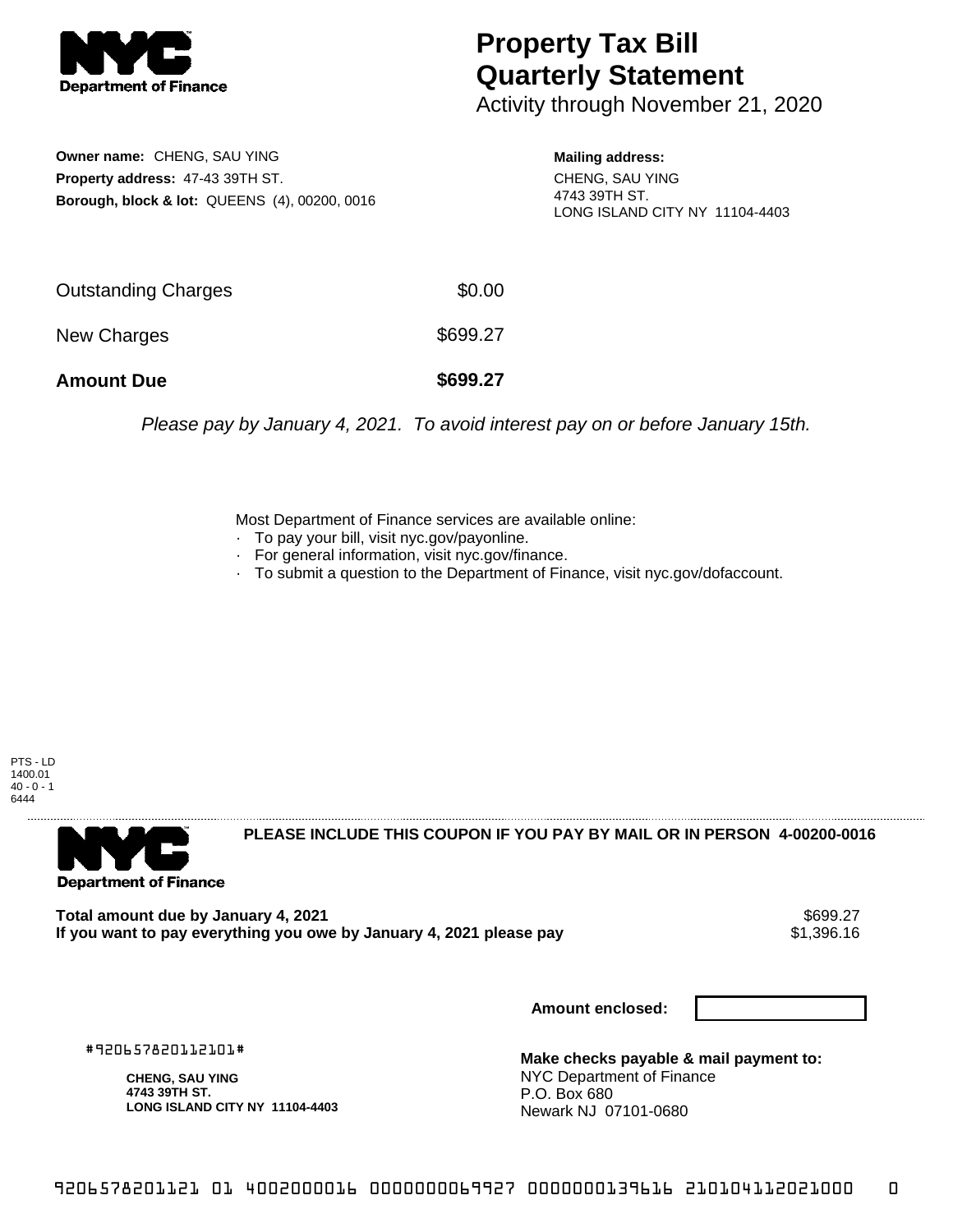

| <b>Billing Summary</b>                                                                                         | <b>Activity Date Due Date</b> | <b>Amount</b> |
|----------------------------------------------------------------------------------------------------------------|-------------------------------|---------------|
| Outstanding charges including interest and payments                                                            |                               | \$0.00        |
| Finance-Property Tax                                                                                           | 01/01/2021                    | \$709.35      |
| <b>Adopted Tax Rate</b>                                                                                        |                               | $$-10.08$     |
| <b>Total amount due</b>                                                                                        |                               | \$699.27      |
| <b>Tax Year Charges Remaining</b>                                                                              | <b>Activity Date Due Date</b> | <b>Amount</b> |
| <b>Finance-Property Tax</b>                                                                                    | 04/01/2021                    | \$709.35      |
| <b>Adopted Tax Rate</b>                                                                                        |                               | $$-10.08$     |
| Total tax year charges remaining                                                                               |                               | \$699.27      |
| If you want to pay everything you owe by January 4, 2021 please pay                                            |                               | \$1,396.16    |
| If you pay everything you owe by January 4, 2021, you would save:                                              |                               | \$2.38        |
| How We Calculated Your Property Tax For July 1, 2020 Through June 30, 2021                                     |                               |               |
|                                                                                                                | Overall                       |               |
| Tax class 1 - Small Home, Less Than 4 Families                                                                 | <b>Tax Rate</b>               |               |
| Original tax rate billed                                                                                       | 21.1670%                      |               |
| New Tax rate                                                                                                   | 21.0450%                      |               |
| <b>Estimated Market Value \$997,000</b>                                                                        |                               |               |
|                                                                                                                |                               | <b>Taxes</b>  |
| <b>Billable Assessed Value</b>                                                                                 | \$33,036                      |               |
| Senior Citizen Homeowner                                                                                       | $-16,518.00$                  |               |
| <b>Taxable Value</b>                                                                                           | \$16,518 x 21.0450%           |               |
| <b>Tax Before Abatements and STAR</b>                                                                          | \$3,476.24                    | \$3,476.24    |
| Enhanced Star - School Tax Relief                                                                              | $$-3,280.00$                  | $$-659.00**$  |
| Annual property tax                                                                                            |                               | \$2,817.24    |
| Original property tax billed in June 2020                                                                      |                               | \$2,837.40    |
| <b>Change In Property Tax Bill Based On New Tax Rate</b>                                                       |                               | $$ -20.16$    |
| ** This is your NYS STAR tax savings. For more information, please visit us at nyc.gov/finance or contact 311. |                               |               |

Please call 311 to speak to a representative to make a property tax payment by telephone.

## **Home banking payment instructions:**

- 1. **Log** into your bank or online bill pay website.
- 2. **Add** the new payee: NYC DOF Property Tax. Enter your account number, which is your boro, block and lot, as it appears here: 4-00200-0016 . You may also need to enter the address for the Department of Finance. The address is P.O. Box 680, Newark NJ 07101-0680.
- 3. **Schedule** your online payment using your checking or savings account.

## **Did Your Mailing Address Change?**

If so, please visit us at **nyc.gov/changemailingaddress** or call **311.**

When you provide a check as payment, you authorize us either to use information from your check to make a one-time electronic fund transfer from your account or to process the payment as a check transaction.